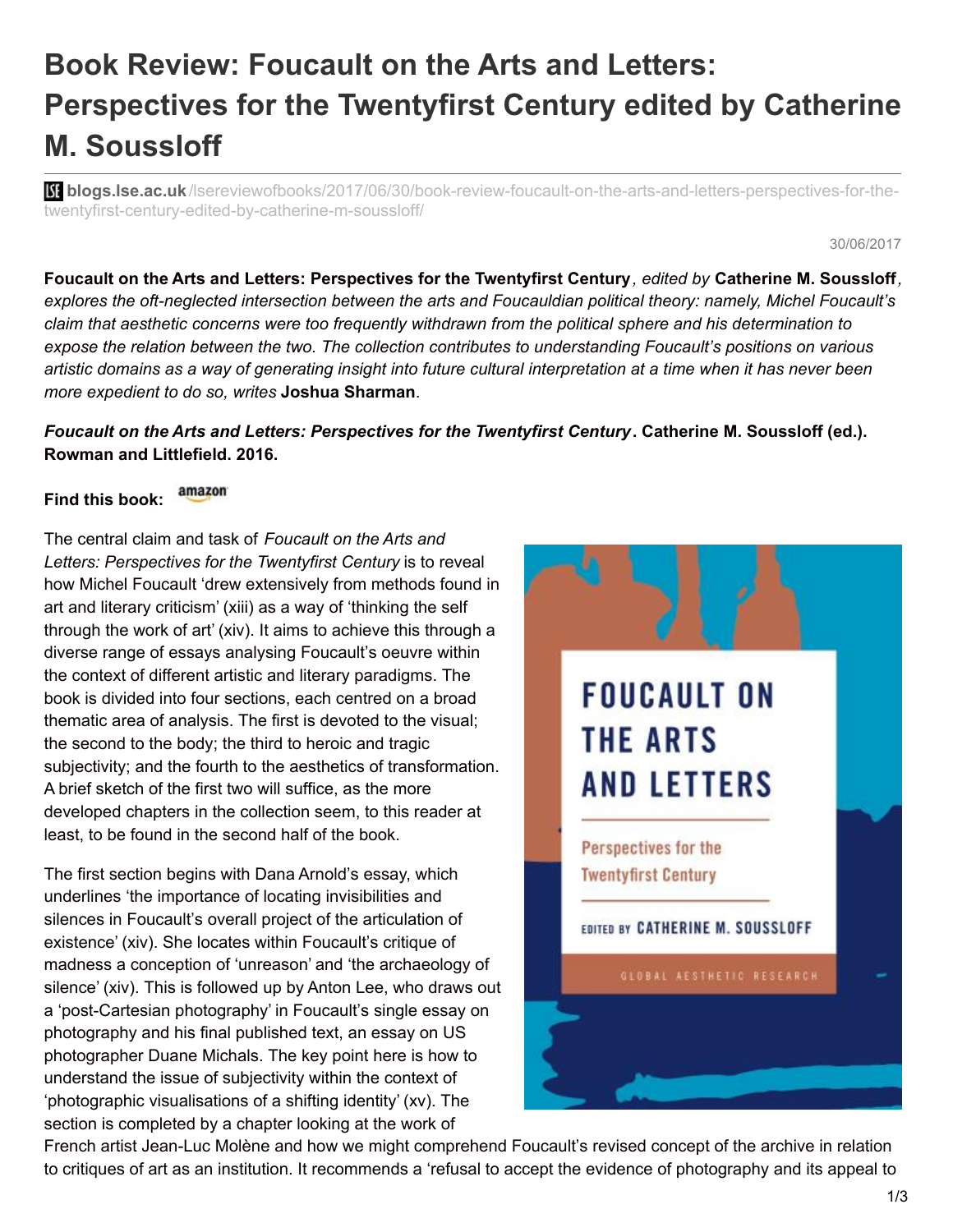reality' (xv), remaining sceptical of visual practices that depend on a transparent conception of the archive for their functioning.

The second section introduces us to the concept of the body in relation to dance and music under a Foucauldian interpretation. Body and experience are portrayed throughout Foucault's writings, and his rendering of them is inspiration for two essays. The first deals with the relationship between dance and Foucault's notion of 'lived experience', showing the latter to be exemplified in choreographed dance techniques. The second demonstrates how there is a triadic relation between the piano étude, the disciplinary techniques imposed upon the body and the self-conscious production of the self in relation to the aesthetics of existence. These initial sections, whilst interesting and plausibly compelling to some degree, are in the final analysis tenuous in relating Foucault's concerns to those working further afield. It is not entirely clear, for example, that Foucault has much, if anything, to add to discussions on dance choreography.



## **Image Credit: (thierry [ehrmann](https://www.flickr.com/photos/home_of_chaos/2550922698/) CC BY 2.0)**

Turning to the more convincing elements of the collection and perhaps the most important in developing some of Foucault's central thematic concerns, Marisa C. Sanchez analyses the use that Foucault makes of Samuel Beckett's characters in his lectures and writings. She notes that both had the same question of subject formation grounding their work and that for Foucault, Beckett provides the means to 'explore the function of the author and discourse formation' (121). The key point that Foucault makes in interpreting Beckett is the conception of a 'break with a certain past, of a new starting point for a fundamentally different kind of discourse', which allows literary texts to operate as 'ways of exiting from philosophy' by collapsing the distinction between the philosophical and its negation.

For both writers, the way discourse operates is important for dissolving this division. They envisage language as a 'permeable surface through which new possibilities could be created beyond existing or perceived limits' (123). In this way, Foucault imagines that 'the author is a process of interpretive practice' (124), and embarks on an analysis of the 'network of external and internal systems that exercise control over discourse' (124). Sanchez remarks that in doing so, Foucault stakes his claim to an interdisciplinary approach within the university: one that aims to overcome the 'limitations imposed on discourse by the very formation of discrete disciplines' (124). There is more to say on the relationship between Beckett and Foucault, but Sanchez succeeds in clarifying initial points of contact between the two arranged around three issues: a love of ambiguity, scepticism of ideology and concern for figures lacking